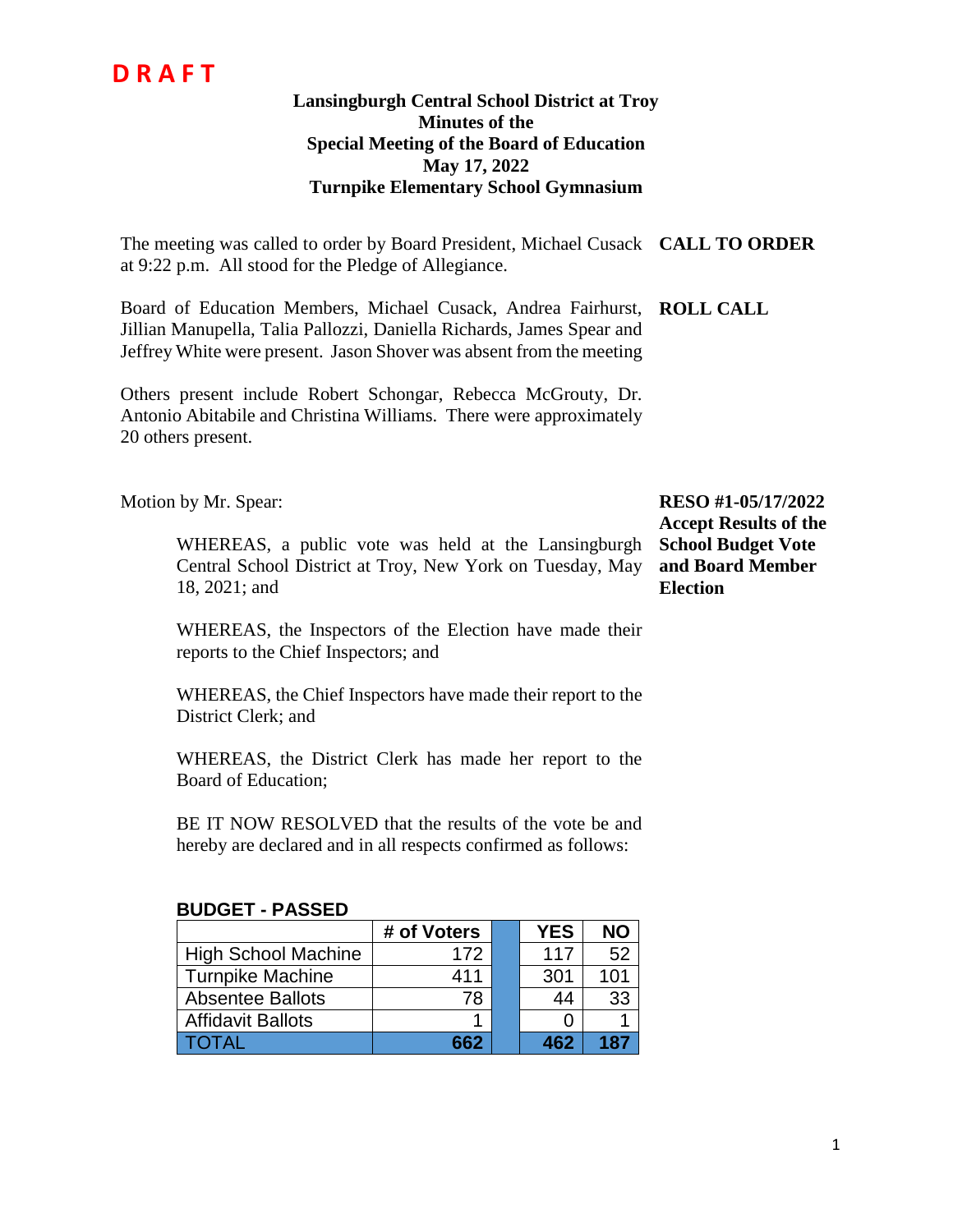# **D R A F T**

## **Jessica Vartigian – Awarded a 5-year term**

| <b>High School Machine</b> | -76 |
|----------------------------|-----|
| <b>Turnpike Machine</b>    | 200 |
| <b>Absentee Ballots</b>    | 37  |
| <b>Affidavit Ballots</b>   |     |
| <b>TOTAL</b>               |     |

## **Catherine Curtis**

| <b>High School Machine</b> | 70  |
|----------------------------|-----|
| <b>Turnpike Machine</b>    | 181 |
| <b>Absentee Ballots</b>    | つつ  |
| <b>Affidavit Ballots</b>   |     |
| TOTAL                      | 284 |

# **Jami Briggs**

| <b>High School Machine</b> | Δ9   |
|----------------------------|------|
| <b>Turnpike Machine</b>    | 155  |
| <b>Absentee Ballots</b>    | 23   |
| <b>Affidavit Ballots</b>   |      |
| TOTAL                      | 22 N |

## **Tina Rysedorph**

| <b>High School Machine</b> | -54 |
|----------------------------|-----|
| <b>Turnpike Machine</b>    | 118 |
| <b>Absentee Ballots</b>    | 1 Q |
| <b>Affidavit Ballots</b>   |     |
| TOTAL                      | 101 |

Motion Carried Unanimously

## **Thomas Zakrzewski – Awarded a 2-year Term**

| <b>High School Machine</b> | 77   |
|----------------------------|------|
| <b>Turnpike Machine</b>    | 183  |
| <b>Absentee Ballots</b>    | 36   |
| <b>Affidavit Ballots</b>   |      |
| <b>TOTAL</b>               | 74 Z |

## **Talia Pallozzi – Awarded a 5-year Term**

| <b>High School Machine</b> | 125 |
|----------------------------|-----|
| <b>Turnpike Machine</b>    | 214 |
| <b>Absentee Ballots</b>    | 33  |
| <b>Affidavit Ballots</b>   |     |
| <b>TOTAL</b>               | 372 |